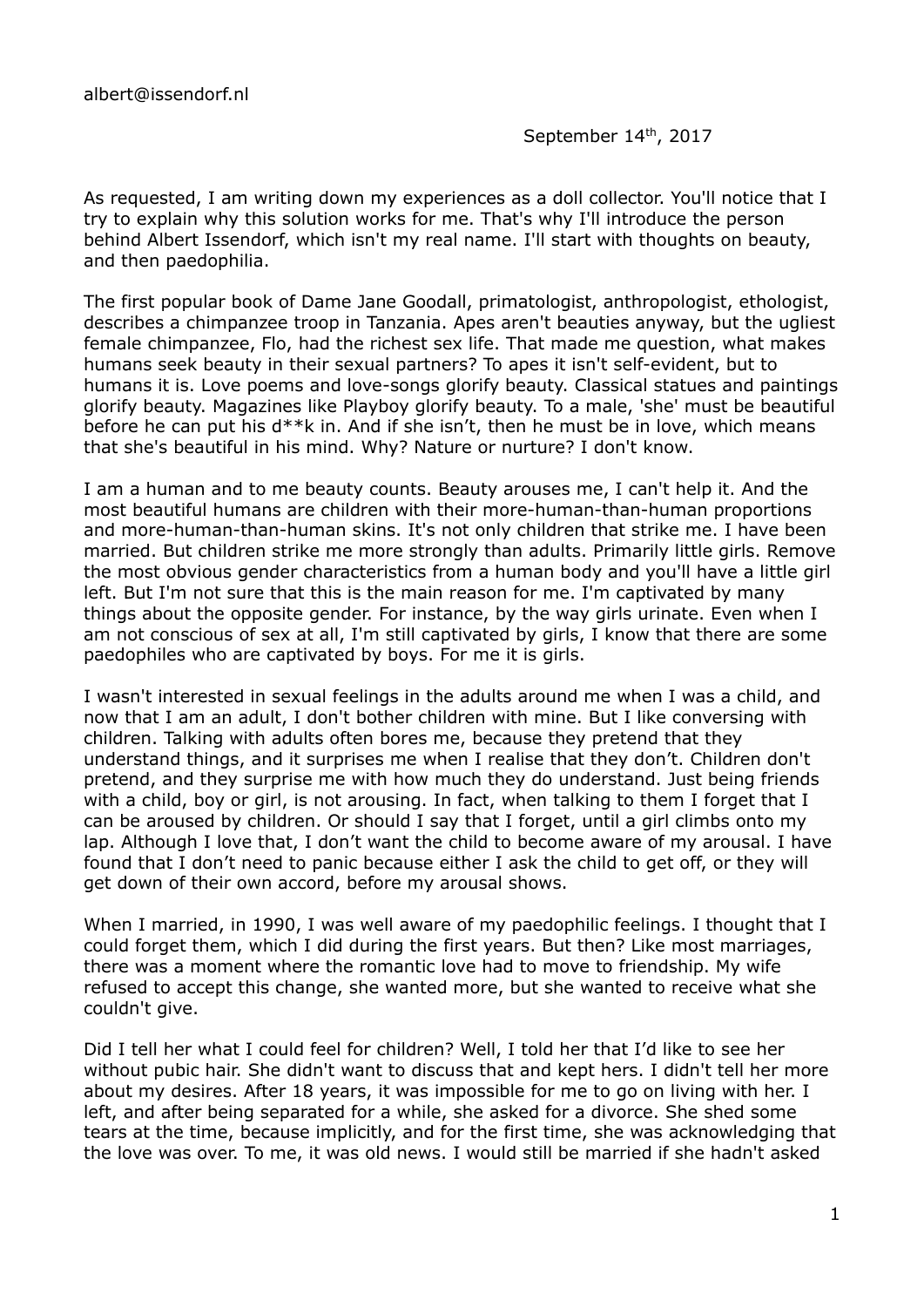for the divorce, for I'm no quitter. But I consider myself lucky. I'm much happier since I've been free.

Shortly afterwards, actually before the official divorce, I became interested in sex-dolls. I didn't realise what I was looking for at the time. But, I was looking for a companion who would accept having sex without comment or condemning me, and who wouldn't say the wrong things. A doll doesn't, for she doesn't say anything. Realdoll is the brand that came to mind, and I looked at the dolls they offered. They were expensive. I had my doubts about the Realdoll faces. Sexy, sultry, but that wasn't what I was looking for. I discovered an internet community around the life-size silicone dolls. I didn't actually buy a doll but I started to contribute to the leading forum of that time.

There are three forums which write in English, in Canada (the best known), UK, and the USA. Remarkably, the owners of these (all of them have been running since 2009) are all married, and two of them are granddads. For them, a doll plays the role of an adult mistress in the marriage. The more I got involved in this world, the more I found that dolls play roles. Characters that their owners want them to play. Wardrobes are very important for most of them. Owning a doll is a hobby, and it is more than just sex, they play with their dolls.

All these internet forums have one thing in common, written into the forum rules, which is that child-like dolls cannot be discussed. The reason seems obvious - pictures of child-like sex-dolls can be considered child porn. But they don't even allow pictures of *dressed* child-like dolls, or discussions about them without pictures. There used to be tolerance about the discussion of child-like dolls, but this has reduced in recent years. I think this is because the owners of life-like adult sex-dolls are a minority that society often judges. They don't want to be confused with paedophiles, who face even more prejudice. They feel that they have enough trouble already with their own enemies.

I think this lack of solidarity is a mistake. Owners of life-like sex-dolls complain about biased comments like: "Get a real one, loser." If there's a valid argument to have lifelike sex-dolls, it's paedophilia. Nobody will ever tell a paedophile: "Get a real one, loser." But the doll owners are afraid to use paedophilia as an argument. I don't think they will ever get rid of negative comments.

When I left my wife, I became aware of my paedophilic feelings again. If anybody claims that those feelings can be cured or suppressed, I would say, 'they can, but not for good.' Having been honest enough to admit that I felt attraction to child-like dolls, I ordered a doll from Arte Tokio, maker of miniature silicone dolls. It was 2009, and the next year Arte Tokio went bankrupt. Their original business, miniature silicone dolls, is continued by Tokyo Doll and the name Arte Tokio is now owned by EXDoll. My doll is a little girl with nipples, belly button and pubic lips. She is 40 cm tall, including her head, and has a manga-like face. She is made of silicone rubber with an internal skeleton, so the skin is seamless. The skeleton was made of wire, which can break, so I have to be careful.

I had tried cheaper dolls before, but this was my first silicone doll. That was it! I was converted to the 'doll hobby'. Umeko, the name I gave to her, really aroused me. I assumed that the reason was that she was life-like. But now, after eight years, I think that was nonsense. The silicone feels rather firm, it smells, pretty but not natural. The manga face isn't life-like at all. She's beautiful (of course dolls are made beautiful), but with a quality of her own. No, the reason why she aroused me was that I could give her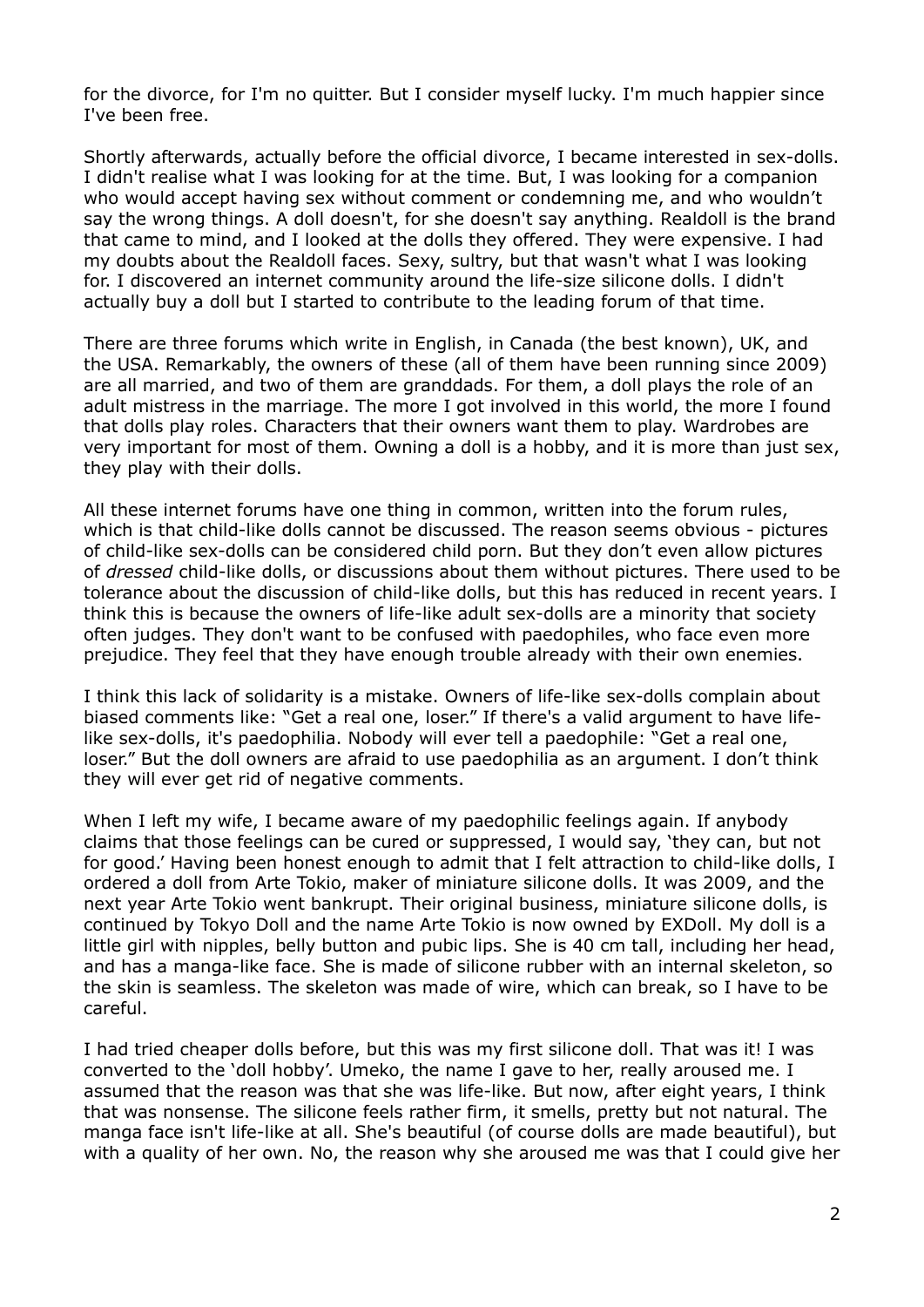a role. She is a little girl, a little more than 10 years old. Girls of that age are often shy about their bodies, and Umeko blushes a little. I notice that she blushes when I peep under her dress. That arouses me. Still, even after all these years.

Once I was convinced about the doll hobby, I decided to spend the money on a life-size silicone doll that I could have sex with. I felt really free to chose, child-like or not. I decided not; this doll would replace my ex-wife. I found that the Japanese manufacturers understood my needs better than Realdoll. I bought a 4Woods doll at the beginning of 2011. The face seems more than 20 years old, and smiles indulgently. The body is typically Asiatic with adult sized hips and very small breasts. I knew what her role was already. She fitted it from day one, and still does. I don't often have sex with her, because carrying, undressing, making love, cleaning, dressing and carrying her back is a lot of work. Yet I still do sometimes, and the durability of this doll makes that possible.

I knew that my dolls played roles, but I hadn't yet realised how important the role was, and made a mistake with my next purchase. EXDoll, a Chinese doll making company, is Japanese owned and uses silicone (while other Chinese doll makers use thermoplastic elastomers (TPE). EXDoll calls the brand Arte Tokio in Japan and DS in other countries. For the Japanese market, they make sex-dolls with very small breasts on child-sized bodies. These were offered on the DS website for a short time, and I ordered one of them, because the pubic area of that model is more realistic than that of the 4Woods doll that I own (since then, 4Woods have improved it). I chose a head with half-open mouth, because I didn't have a doll head like that.

When I unboxed the doll, the expression of the head turned out to be different from the pictures. It looked a little surprised, "What are you doing to me," with an undertone of reluctance. Eye to eye, with that face, I took her virginity, which was very arousing and satisfying. But then I couldn't give her a new role. The face still gazed at me the same way. I found and bought another head, second hand, with a dreamy expression, but then I didn't want to have sex with her at all any more. The quality of the body was not as good as that of the 4Woods doll. The limbs felt firm, because of the amount of polyurethane foam that was used to save expensive silicone. The breasts sagged, as small as they were, and when I'd tried to fix the breasts, I had made them much worse through making ugly wounds in the silicone.

In the end, I sold the heads and gave the body and her clothes for free to the buyer. That was a doll lover in Hamburg, Germany, with whom I came in contact on a German site. We shook hands and made the trade on a parking place between our homes. We had a pleasant talk, but didn't meet again.

My last purchase was a good one, but also surrounded with grief. In 2008, at about the same time that I became interested in dolls, Oleg Bratkov started a small business in Vladivostok, Russia, making life-size silicone dolls, suitable for sex. The business had two workers, his wife Irina, who worked part-time and did the painting, and Oleg himself, who worked full time, designing the dolls, making the moulds, making the skeletons, pouring the silicone, and shipping the dolls. Their company was too small to be a competitor, but Oleg wanted to challenge other makers to produce better quality dolls. He had been a metal worker before, and he claimed to make the best skeletons. Irina's painting was important; Oleg really honoured the way she could bring a face to life. Later on, she designed some heads too.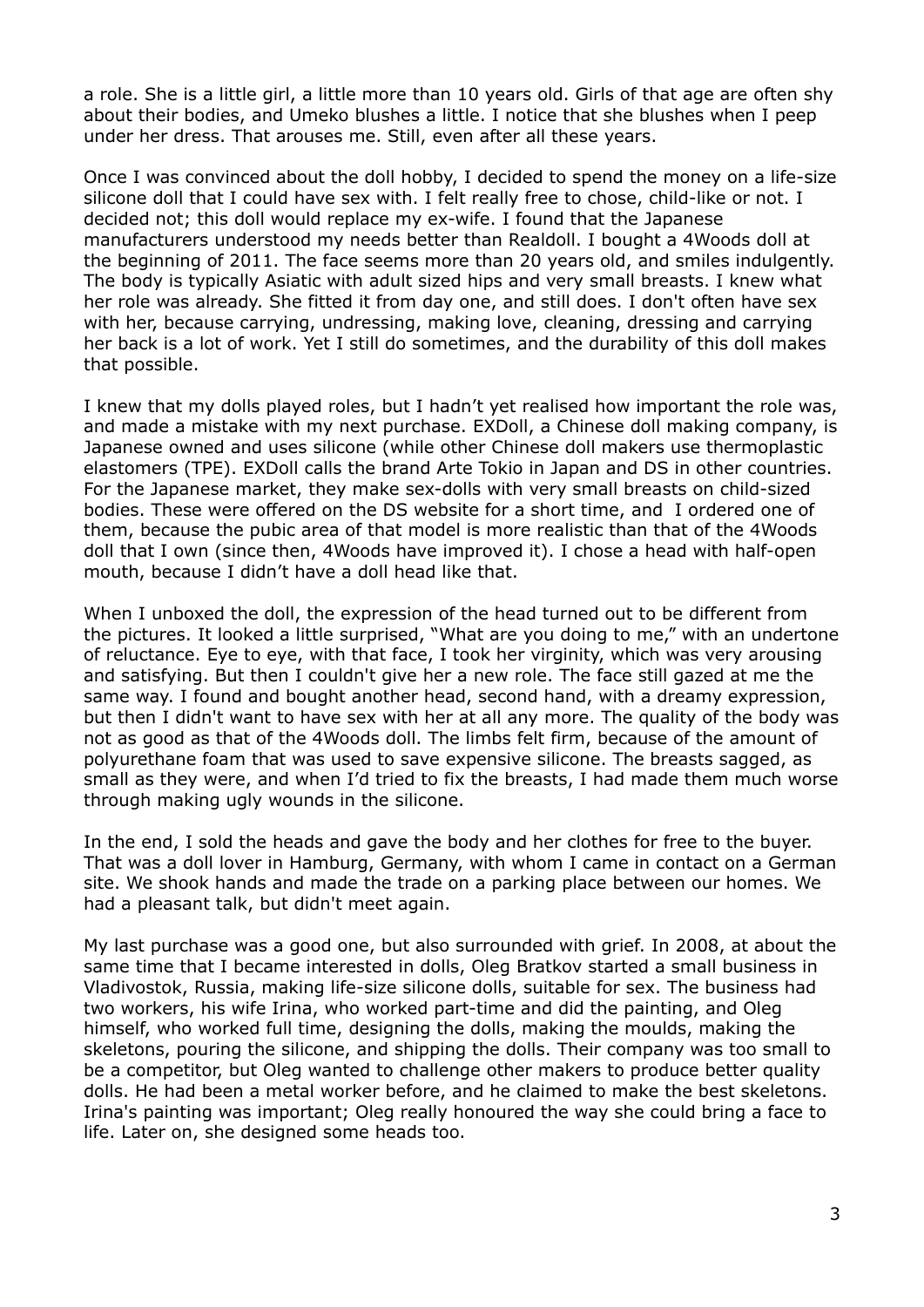Irina became interested in 'reborn' baby dolls, i.e. manufactured dolls that have been transformed by artists to be life-like, resembling human infants with as much realism as possible. She developed a new product, a silicone toddler doll with skeleton, painted like a 'reborn' baby doll, with implanted hair (usually sex-dolls have wigs). Maybe it was Oleg's love for Irina that made him take his share in designing and producing these dolls. Yet he was courageous. He knew that he couldn't discuss a child-like doll on the forums where his dolls got the attention they deserved. He couldn't even use his brand, since that was connected with sex-dolls and he wanted to avoid that association. Instead, the first doll was offered on eBay, in summer of 2016, under Irina's name, because she had sculpted, painted and implanted the hair of the doll.

I was immediately enthusiastic. I contacted Oleg, and he was willing to send a picture of the doll's naked body. Like the Trottla doll, this doll is an anatomically correct little girl, not suitable for sex. But there the similarity ends. The Trottla doll looks older than 10 years, Irina's doll seemed about 4. The Trottla doll is made of TPE (Trottla was the first one to choose this material), Irina's doll is silicone. The Trottla doll has separated pubic lips and a clitoris, Irina's doll has a pubic hill with a slit that's closed like the mouth.

I placed bids on eBay for the doll, not intending to win the auction but to support the project. Yet I won! I was the only one to bid higher than the reserve price. So, I'm now the owner of Irina's first doll. I gave my new doll a role. She is the toddler that I can take on my lap, that likes to be undressed, to be admired for her beauty and to be kissed in her pubic area. I told Oleg and Irina how happy I was with this doll, without telling them all the details about how I felt. Maybe they suspected, I don't know. They announced a series of fifteen dolls, but they didn't finish the series because Oleg died unexpectedly, in February 2017.

Oleg's passing made a deep impression in the world of adult doll owners. Even Matt McMullen, founder and owner of the company behind Realdoll, wrote a condolence post on a forum. I think he considered Oleg a friend, for he doesn't write frequently. Even though Oleg was very well respected in the world of adult doll owners, they don't want to discuss the child-like dolls that he also made. It was impossible to continue the toddler series without him. I never met Oleg in person, but he was, besides creative and enterprising, a person who listened, a friend indeed. He's in a better world now, but I miss him badly.

For me, collecting dolls keeps me from collecting child porn. Beauty counts to me and these dolls are always made to look beautiful. But not everyone will find satisfaction from replacing child pornography with child sex-dolls. People who say that a doll is fake, have never tried playing with a doll. The doll is real if it's given a role. As soon as a doll becomes real to you, then the *porn* will be fake. Try taking a computer monitor on your lap. It feels different from a doll on your lap, doesn't it?

Some people will say that porn has more to offer. A porn collector is a passive consumer, who lets the stuff go beyond his own imagination; that's why a porn collector has never got enough. Since a doll collector uses his imagination to give the doll a role, therefore, he can choose to stay within the limit of that imagination. To me, that's an advantage. I don't want to be ruled by somebody else's imagination. For the same reason, I don't like drugs and I'm careful with alcohol. I know that these things can be addictive for others.